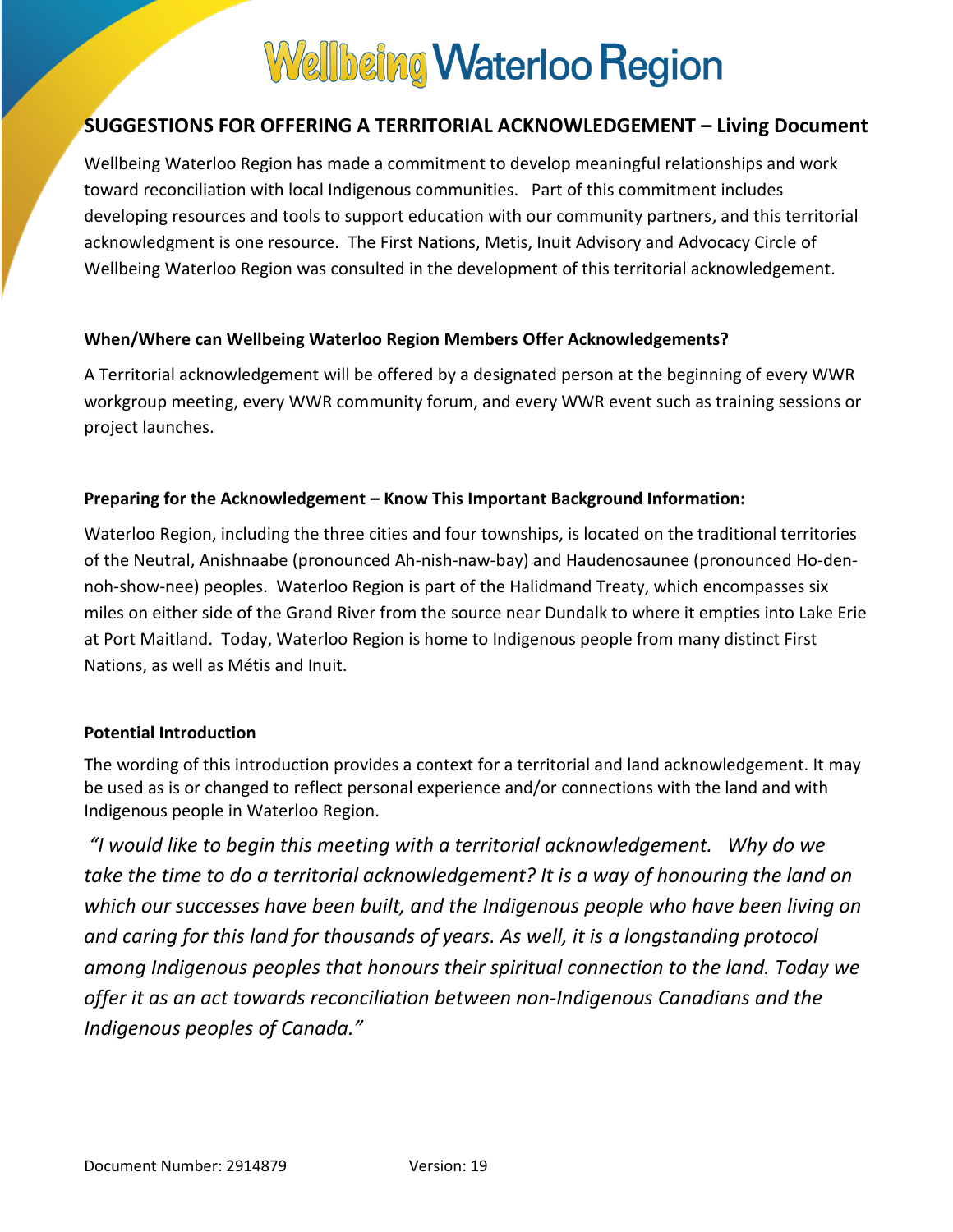### **Wellbeing Waterloo Region**

#### **A Territorial Acknowledgement**

"*We acknowledge that the land on which we gather today is the traditional territory of the Haudenosaunee, Anishnaabe and Neutral People. We acknowledge the enduring presence of the Indigenous people with whom we share this land today, their achievements and their contributions to our community. We offer this acknowledgement as an act of reconciliation between Indigenous and non- Indigenous peoples of Canada"*

#### **Additional Information about Territorial and Land Acknowledgements**

Acknowledgements are offered as an act of reconciliation between the people of Canada and Indigenous peoples. They signal the need to build mindfulness of our present relationship with the land and with First Peoples, and are an effort to respectfully move forward in both conversations and actions.

Cultural teachings may vary among WWR First Nations, Metis, Inuit groups. Territorial and Land Acknowledgements may be seen differently depending on the cultural group and their location and there are diverse opinions about the use of them. Wording of acknowledgments may be revised as knowledge and social situations may change over time.

#### **What is a Territorial Acknowledgement?**

 It is a statement that recognizes and respects original nations and their relationships to particular areas of land that they have been connected with for thousands of years.

#### **What is a Land Acknowledgement?**

 It is a statement that brings to mind the connection of land to human wellbeing, a reminder that we are a part of nature, dependant upon the earth for survival, and states our gratitude for all that nature provides us.

#### **Why Do We Take the Time for Acknowledgements?**

• It is important to understand the history that has brought us to reside on this land and our place in that history.